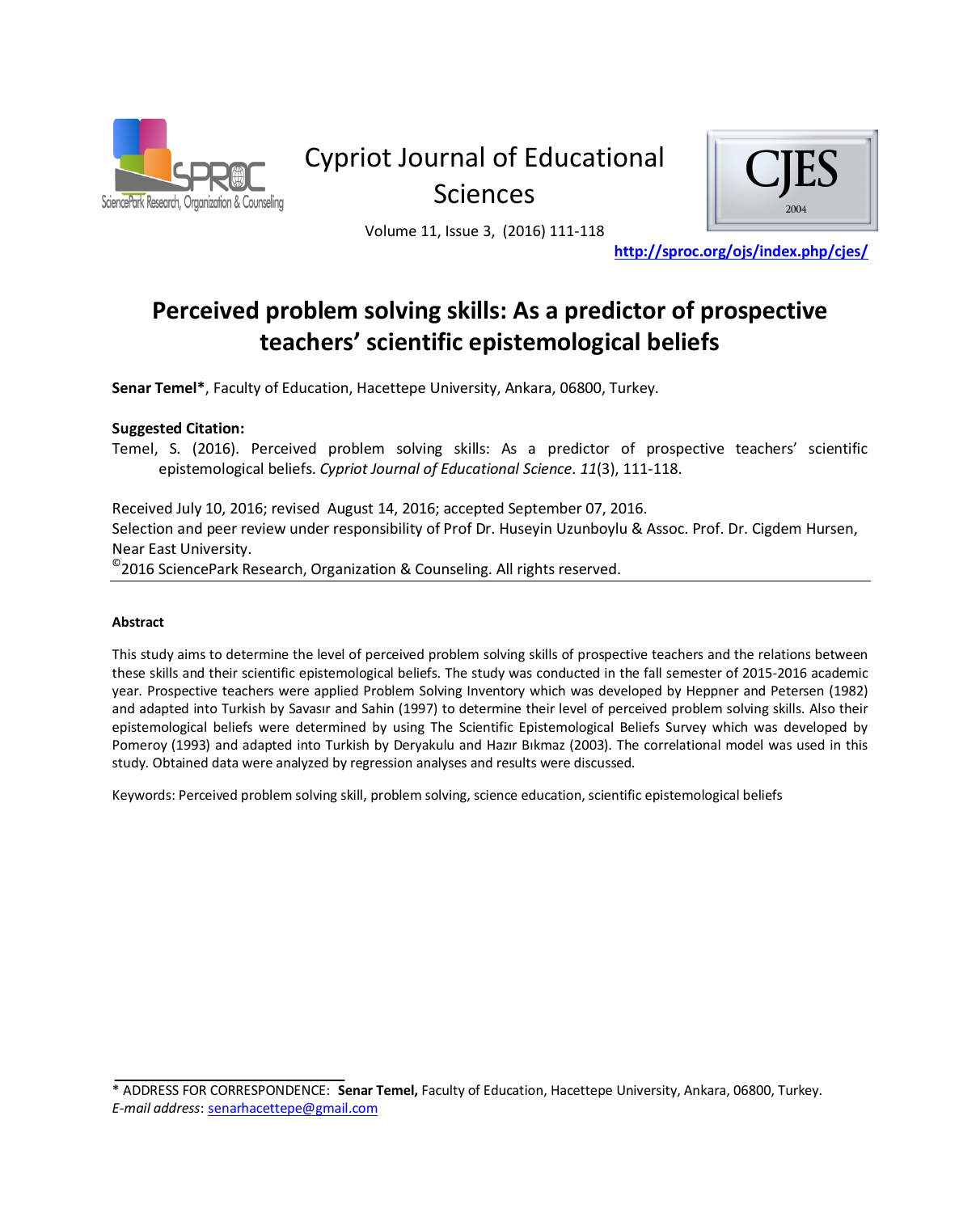#### 1. Introduction

The curriculum of science education course aims to raise individuals who research, who inquire, who can make effective decisions, who can solve problems, who have self-confidence, who are open to cooperation, who can communicate effectively, who learn lifelong, who have the knowledge in, positive attitudes towards and have positive perceptions and values for science studies, who can understand how scientists have created scientific knowledge as well as the processes that the created knowledge has undergone and can understand how this knowledge is used in. new research, who can understand that knowledge may change over time, and who internalise the approach of scientific research and thus can produce solutions to problems (MEB, 2013). Individuals' problem solving skills and their epistemological beliefs are important in attaining these goals. Problem solving is the process of individuals' challenging the obstacles they encounter (Temel & Morgil, 2012). According to Hepner (1982), it means coping with problems. Altun and Arslan (2006), on the other hand, defines problem solving as a way of thinking which is to be useful in eliminating any kind of difficulty and as a learning approach to raise quality in teaching. The reason for this is that individuals cope with their environment and their problems within the framework of their power. Individuals' self-evaluation in terms of coping effectively with their problems is extremely important in this. People with positive self-perception in problem solving are likely to be much more successful in the skill of real problem solving because the approach of individuals who have such thoughts as "I can cope with my problems, these problems are not too frightening to cope with, coping with these problems depends on me to a large extent" and who focus on the problems in such a perspective can assure healthy thoughts and effective solutions (Guclu, 2003). According to Gagne (1970), problem solving is the highest level of learning, and problem solving skill is a life skill difficult to avoid. Individuals having good problem solving skills have positive personality traits such as patience, independence, and curiosity. Good problem solvers usually have self-respect, they have capability and common sense in making decisions. They have such problem solving qualities as flexibility, broadmindedness and tolerance; and they are also creative (Arenofsky, 2001). All these properties are closely related with individuals' epistemological beliefs; because problem solving is an educational process requiring individuals to think about the accuracy of multiple perspectives and thoughts while analysing the problems and solutions (Aksan & Sozer, 2007). As Shommer-Aikins and Hutter (2002) point out, people who believe less that knowledge has a simple structure adopt different perspectives, think flexibly and deeply; but those who believe less in the precision of knowledge think that knowledge is changeable, and they think more about the nature of knowledge. Epistemological beliefs are individuals' beliefs about the nature of knowledge and the process of knowing (Hofer & Pintrich, 1997). As researchers such as Kitchener (1986), Schoenfeld (1988), Spiro, Vispoel, Schmitz, Samarapungavan, and Boerger (1987) point out, epictemological beliefs are individuals' beliefs about the precision of knowledge, organisation of knowledge, and controlling the process of obtaining knowledge. A review of the literature makes it clear that differing approaches have been put forward in terms of epistemological beliefs. Some of the approaches put forward are as in the following: Perry (1970; as cited in Hofer & Pintrich, 1997) labelled university students' epistemological development as dualism, multiplism, relativism, and commitment; and thus explained it at 4 developmental levels. Belenky, Linchy, Goldberger, and Tarule (1986; as cited in Browlee, Boulton-Lewis & Purdie, 2002) studied women's epistemological development and divided the development into 5 phases. The phases are silence, received knowledge, subjective knowledge, procedural knowledge, and constructed knowledge. Shommer (1990), however, claimed that models put forward in the above mentioned studies considered epistemological beliefs as dimensional structures; but that they had multidimensional structures. While exhibiting the 4-dimensional structure of the epistemological model, Shommer made use of the findings obtained by Perry (1970), Dweck and Leggett (1988), Schoenfeld (1983) (as cited in Deryakulu, 2006). Shommer (1990) suggested that epistemological beliefs had four dimensions: 1) simple knowledge, 2) certain knowledge, 3) quick learning, 4) innate ability. Hofer and Pintrich (1997), on the other hand, distinguished such dimensions of epistemological beliefs as certain knowledge (for instance, knowledge is certain or uncertain), simple knowledge (for instance,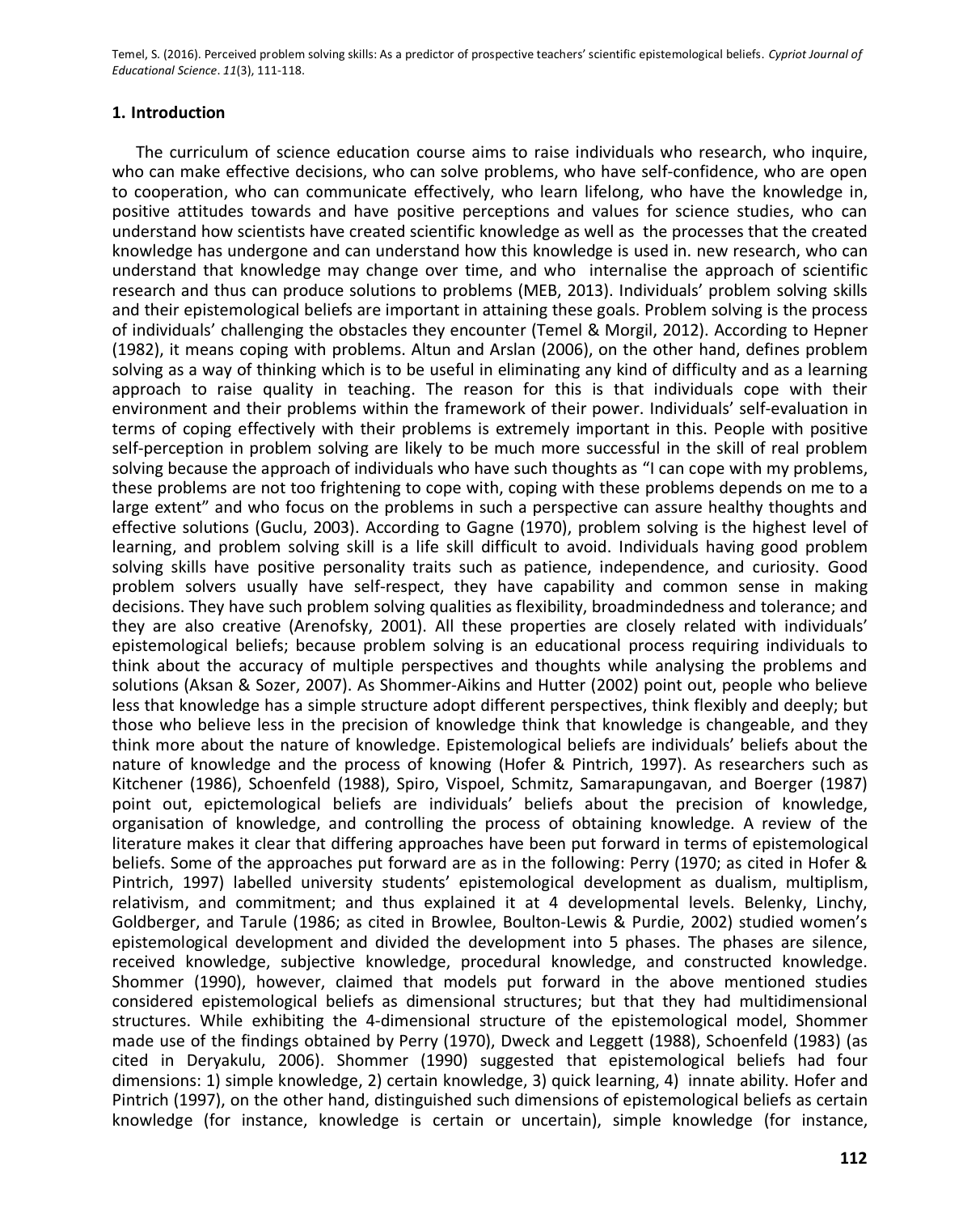knowledge is absolute or relative), the source of knowledge (for instance, knowledge is obtained by the authority or can be challenged), and proof of knowledge (for instance the way of proving knowledge). It was claimed that the first two dimensions were related with the nature of knowledge but that the final two were related with the nature of knowing.

In the light of these data, this study aims to analyse prospective teachers' levels of perceived problem skills and to determine the correlations between their levels of perceived problem solving skills and their scientific epistemological beliefs based on the importance of their problem solving skills and epistemological beliefs in attaining the goals of science education. Studies are available in the literature examining the correlations between epistemological beliefs and academic achievement (Cano, 2005); motivation (Liang & Tsai, 2010; Paulsen & Feldman, 1999, 2005; Yılmaz, & Sen, 2012); the choice of learning approaches (Phan, 2008); comprehending learning (Chan, 2004); motivation and learning strategies (Sen, Yılmaz & Yurdugul, 2014). There are also studies examining problem solving skills (Altındag, Goksel, Koray & Koray, 2012; Aksan & Sozer, 2007; Duzakın, 2004; Otacıoglu, 2008; Buluc, Kuru & Taneri, 2010; İnel, Evrekli & Turkmen, 2011; Polat & Tumkaya, 2010; Vural, 2010; Yavuz, Arslan & Gulten 2010) in the literature. In this current study, however, determining the correlations between problem solving skills and traditional as well as nontraditional scientific epistemological beliefs is important in terms of seeing the differences.

# 1.1. Purpose of the study

The purpose of the study was to analyze prospective teachers' levels of perceived problem skills and to determine the correlations between their levels of perceived problem solving skills and their scientific epistemological beliefs based on the importance of their problem solving skills and epistemological beliefs in attaining the goals of science education.

Answers to the following questions were sought for our purposes:

1. What is the level of prospective teachers' perceived problem solving skills?

2. Are there any statistically significant differences between prospective teachers' levels of perceived problem solving skills and their scientific epistemological beliefs?

# 2. Method

Correlational model was used in this study. Correlational model is a research model aiming to determine the existence and/or the extent of changes between two or more variables (Karasar, 2014).

# 2.1. Study Group

60 prospective teachers attending a state university took part in the research. Purposeful sampling method was employed in collecting the sample. Purposeful sampling is an approach of non-random sampling which enables researchers to research in depth the cases rich in knowledge depending on the research purpose (Buvukozturk et al., 2013).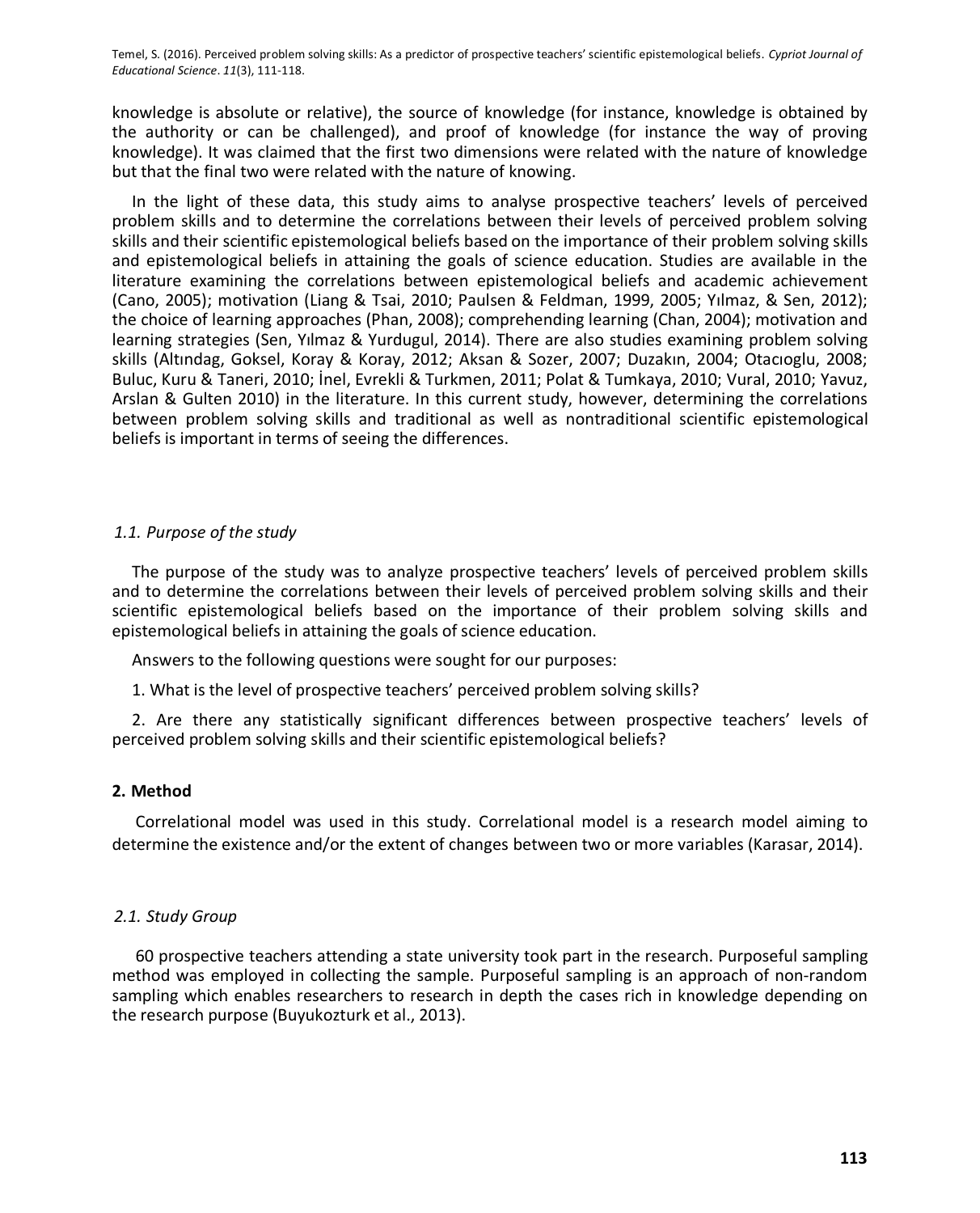#### 2.2. Data Collection Tool

Problem solving skills inventory (PSSI), which is used for measuring one's perceived problem solving skills. The inventory was developed by Heppner and Petersen (1982) and was adapted into Turkish by Savasır and Sahin (1997). It is a 35-item scale of 6-pointed Likert type. Savasır and Sahin (1997) found that the PSSI was composed of three factors: "Reliance on problem solving skills (RPSS)" (alpha coefficient = .85), "Approaching-Avoidance (AA)" (alpha coefficient = .84), and "Personal Control (PC)" (alpha coefficient = .72). High scores received from the scale represent failure to find effective solutions to problems - that is to say, low level of perceived problem solving skills (Taylan, 1990).

Scientific epistemological beliefs survey (SEBS), which was developed by Pomeroy (1993) so as to determine individuals' epistemological beliefs. It was translated and adapted into Turkish by Deryakulu and Hizir Bikmaz (2003). It was found following the analyses that the scale had one-factor structure and that it had 30 items. Of the 30item, 5-pointed Likert type scale, 22 items reflecting traditional science conception were encoded positively and 8 items reflecting non-traditional science conception were encoded negatively. Internal cronbach alpha coefficient was found to be .91. The scale basically has a two-ended structure reflecting individuals' conception of science. High scores received from the scale represent beliefs in traditional conception of science whereas low scores represent beliefs in non-traditional conception of science.

#### 3. Findings

Firstly, the data obtained from the PSSI which was applied so as to determine prospective teachers' perceived problem skills were analyzed in this study. As in the study conducted by Guclu (2003), mean scores and standard deviations for all of the items in the factors of RPSS, AA, and PC were calculated. Descriptive statistics concerning prospective teachers for the items in all three factors are shown in Table 1.

| .           |    |      |                |  |  |  |
|-------------|----|------|----------------|--|--|--|
| Groups      | N  | Mean | Std. Deviation |  |  |  |
| <b>RPSS</b> | 60 | 2,51 | ,98            |  |  |  |
| AA          | 60 | 3,07 | ,56            |  |  |  |
| РC          | 60 | 3.33 |                |  |  |  |

Table 1. Means and standard deviations for prospective teachers in terms of the items in the factors of RPSS, AA, and DC

An examination of Table 1, makes it apparent that the mean scores for prospective teachers in terms of the items in the factors of RPSS, AA and PC are 2,51, 3,07, and 3,33; respectively.

Secondly, the data obtained from the PSSI and the SEBS were analyzed separately so as to determine the correlations between prospective teachers' levels of perceived problem solving skills and their levels of traditional and non-traditional scientific epistemological beliefs. The results are shown in Tables 2 and 3.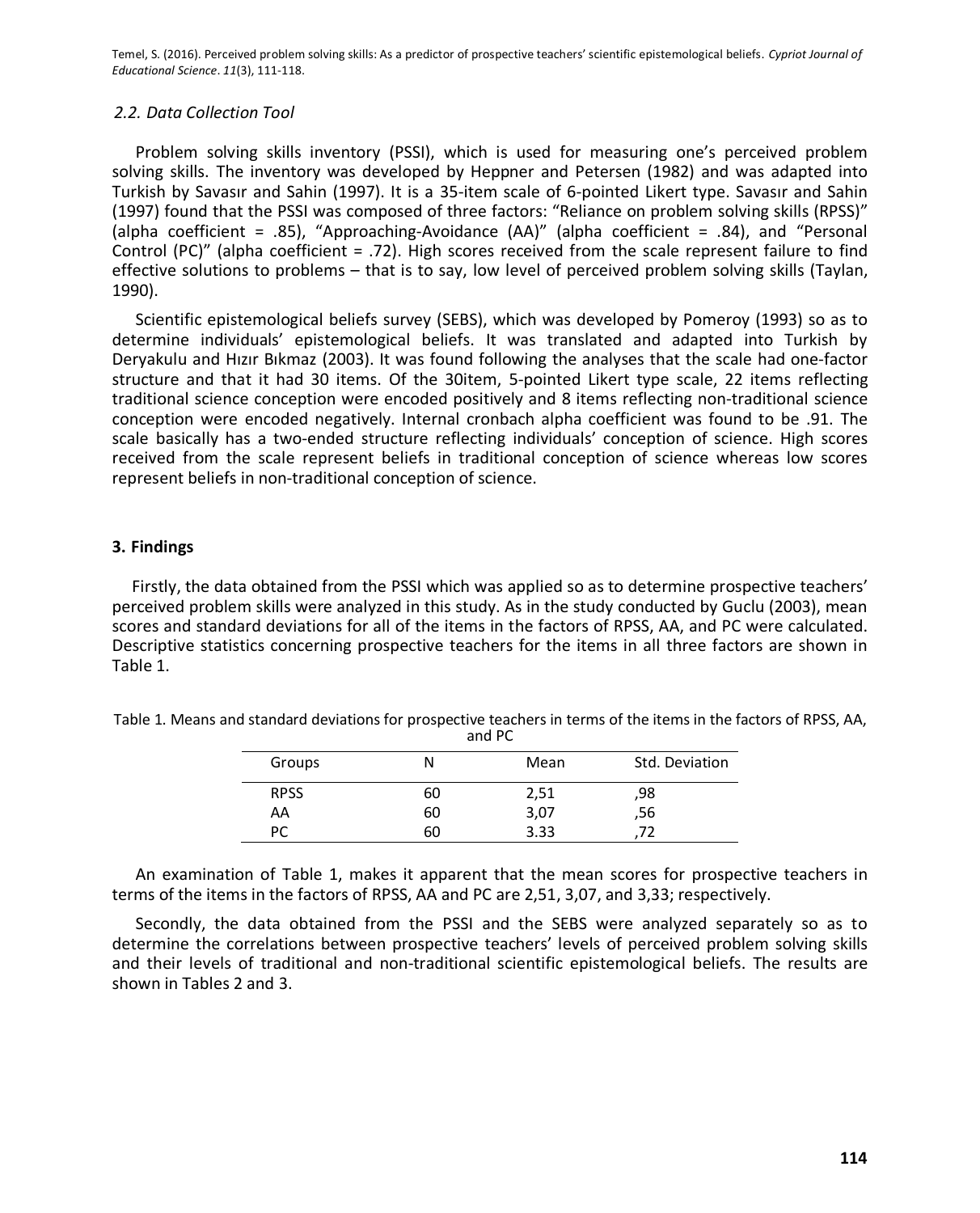|             | Unstandardized |       | epistemological beliefs<br>Standardized |          |      |              |         |
|-------------|----------------|-------|-----------------------------------------|----------|------|--------------|---------|
|             | Coefficients   |       | Coefficients                            |          |      | Correlations |         |
| Model       |                | Std.  |                                         |          |      |              |         |
|             | B              | Error | <b>Beta</b>                             |          | Sig. | Zero-order   | Partial |
| (Constant)  | 4.978          | ,358  |                                         | 13,891   | ,000 |              |         |
| <b>RPSS</b> | $-0.088$       | ,067  | $-178$                                  | $-1,314$ | .194 | $-283$       | -,173   |
| AA          | $-.100$        | .124  | $-.117$                                 | $-0.805$ | ,424 | $-.290$      | $-.107$ |
| PC.         | $-151$         | .091  | $-.227$                                 | $-1,669$ | .101 | $-0.321$     | $-218$  |

Table 2. Findings concerning multiple regression analysis for predicting prospective teachers' traditional  $k$ 

Table 3. Findings concerning multiple regression analysis for predicting prospective teachers' non-traditional

|             | Unstandardized |       | Standardized |          |      |              |         |
|-------------|----------------|-------|--------------|----------|------|--------------|---------|
|             | Coefficients   |       | Coefficients |          |      | Correlations |         |
| Model       |                | Std.  |              |          |      |              |         |
|             | B              | Error | <b>Beta</b>  |          | Sig. | Zero-order   | Partial |
| (Constant)  | 2,298          | ,404  |              | 5,690    | ,000 |              |         |
| <b>RPSS</b> | ,096           | ,075  | ,181         | 1,273    | ,208 | .161         | ,168    |
| AA          | ,085           | ,140  | ,092         | .605     | 548, | .063         | ,081    |
| PC.         | $-.174$        | .102  | $-244$       | $-1,710$ | ,093 | $-161$       | $-223$  |

According to Table 2, the variables of RPSS, AA and PC together yield a medium level significant correlation with prospective teachers traditional epistemological belief scores (R=,397, R2=,158, F(3.56): 3,490, Sig:  $,021$ ). The three factors altogether explain 15.8% of the total variances of traditional scientific epistemological beliefs. According to standardized regression coefficient (Beta), the order of importance of predictive variables for scientific epistemological belief is: PC, AA and RPSS. On examining the t-test results for the significance of regression coefficients, it was found that none of the three variables were a significant predictor of traditional scientific epistemological beliefs. According to Table 3, the variables of RPSS, AA and PC together do not vield any significant correlations with prospective teachers non-traditional epistemological belief scores (R=,272, R2=,074,  $F(3.56): 1,495,$  Sig: ,226).

# **4. Conclusion and Discussion**

First, the data obtained from the PSSI which was applied so as to determine prospective teachers' perceived problem skills were analyzed in this study. The average scores for prospective teachers in terms of the items in the factors of RPSS, AA and PC were 2,51, 3,07, and 3,33; respectively. Later, these mean scores were analyzed one by one. The general mean score calculated for prospective teachers' perceptions in terms of the items in the factor of RPSS shows that prospective teachers rely on their problem solving skills. It is evident that the general mean score calculated for prospective teachers' perceptions in terms of the items in the factor of  $AA$  – representing revision of their initial problem solving efforts to consult later- is low. And the general mean score calculated for prospective teachers' perceptions in terms of the items in the factor of PC shows that prospective teachers' cannot sustain their personal control in solving problems.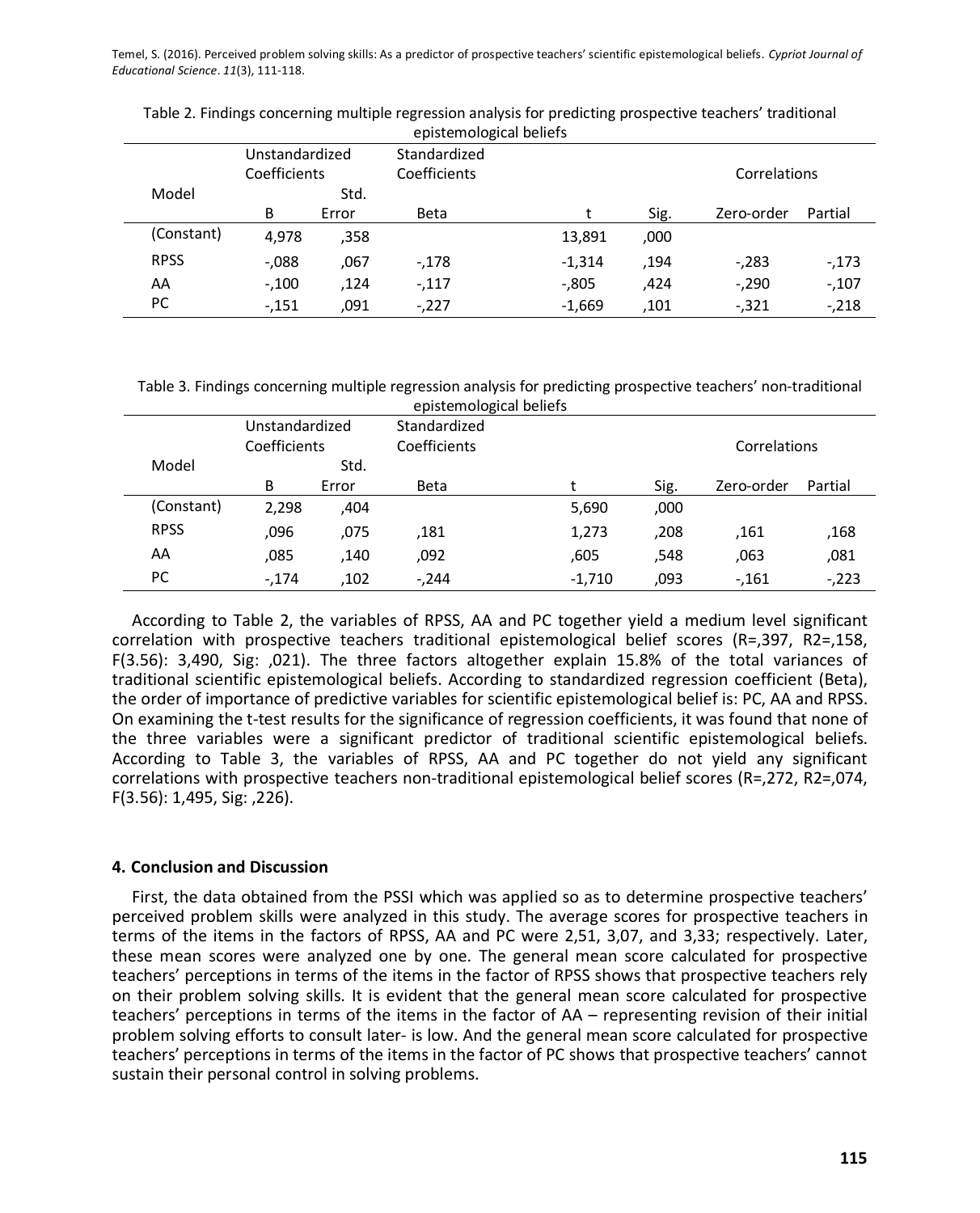Then multiple regression analysis was performed so as to determine the correlations between prospective teachers' levels of perceived problem solving skills and their levels of traditional and nontraditional scientific epistemological beliefs. The variables of RPSS, AA and PC together yielded a medium level significant correlation with prospective teachers traditional epistemological belief scores (R=,397, R2=,158, F(3.56): 3,490, Sig: ,021). The three factors altogether explained 15.8% of the total variances of traditional scientific epistemological beliefs. It was found that the variables of RPSS, AA and PC together did not yield any significant correlations with prospective teachers' non-traditional epistemological belief scores (R=,272, R2=,074, F(3.56): 1,495, Sig: ,226). A general evaluation of the results obtained demonstrates that prospective teachers' levels of perceived problem solving skills are low in general. It was remarkable that prospective teachers' levels of perceived problem solving skills yielded a significant correlation with the variable of traditional scientific epistemological beliefs while their levels of perceived problem solving skills did not yield a significant correlation with nontraditional scientific epistemological beliefs. Since the variable of perceived problem solving skills influences individuals' achievement in actual problem solving, low values for this variable restrict diverse perspectives displayed by individuals in the process of problem solving, their different ways of thinking, their flexibility in the process, their thoughts for reaching solution through different ways, and their belief that knowledge can be obtained in different ways. All these are closely related with non-traditional scientific epistemological beliefs. The findings obtained from research into epistemological beliefs suggest that individuals' beliefs in the nature of knowledge and of learning are related with their understanding, interpretation of knowledge and their patience in working with difficult academic tasks (Schommer, 1990; Schommer, Crouse & Rhodes, 1992; Spiro, Coulson, Feltovich, & Anderson, 1988). The availability of low score means in items especially in the AA factor shows low levels of efforts and patience in cases of problems; which is supportive of these findings.

#### **References**

- Aksan, N., & Sozer, M. A. (2007). Universite ogrencilerinin epistemolojik inancları ile problem cozme becerileri arasındaki iliskiler. Ahi Evran Universitesi Kırsehir Egitim Fakultesi Dergisi, 8(1), 31-50.
- Altındag, C., Goksel, C., Koray, O., & Koray, A. (2012). Elestirel ve yaratıcı dusunme temelli fen ve teknoloji laboratuarı uygulamalarının problem cozme ve yaratıcılık uzerine etkisi. X. Ulusal Fen Bilimleri ve Matematik Egitimi Kongresi, 27-30 Haziran 2012, Nigde.
- Altun, M., & Arslan, C. (2006). İlkogretim ogrencilerinin problem cozme stratejilerini ogrenmeleri uzerine bir calisma. Uludag Universitesi Egitim Fakultesi Dergisi, XIX(1), 1-21.
- Arenofsky, J. (2001). Developing your problem-solving skills. Career World, 29(4), 18-19.
- Brownlee, J., Boulton-Lewis, G., & Purdie, N, (2002). Core beliefs about knowing and peripheral beliefs about learning: Developing a wholistic conceptualization of epistemological beliefs. Australian Journal of Educational & Developmental Psychology, 2, 1-16.
- Buluc, B., Kuru, O., & Taneri, A. (2010). Sinif ogretmenligi anabilim dalında okuyan ogretmen adaylarının problem cozme becerileri. 9. Sinif Ogretmenligi Egitimi Sempozyumu, 20-22 Mayıs 2010, Elazig.
- Buyukozturk, S., Kılıc Cakmak, E., Akgun, O. E., Karadeniz, S., & Demirel, F. (2013). Bilimsel arastırma yontemleri. Ankara: Pegem Akademi.
- Cano, F. (2005). Epistemological beliefs and approaches to earning: Their change through secondary school and their influence on academic performance. British Journal of Educational Psychology, 75, 203-221.
- Chan, K. (2004). Preservice teachers' epistemological beliefs and conceptions about teaching and learning: cultural implications for research in teacher education. Australian Journal of Teacher Education, 29(1).
- Deryakulu, D. (2006). Egitimde bireysel farklılıklar. Y. Kuzgun, & D. Deryakulu (Eds.), Epistemolojik inanclar, (ss. 261-290). Ankara: Nobel Yayınevi.
- Deryakulu, D., & Bıkmaz F. (2003). Bilimsel epistemolojik inanclar olceginin gecerlik ve guvenirlik calısması. Egitim Bilimleri ve Uygulama, 4, 244-25.
- Duzakın, S. (2004). Lise ogrencilerinin problem cozme becerilerinin bazı degiskenler acısından incelenmesi. Yavımlanmamış vuksek lisans tezi. Gazi Universitesi, Ankara,
- Gagne, R. M. (1970). The Conditions of learning. New York: Holt, Rinehart & Winston.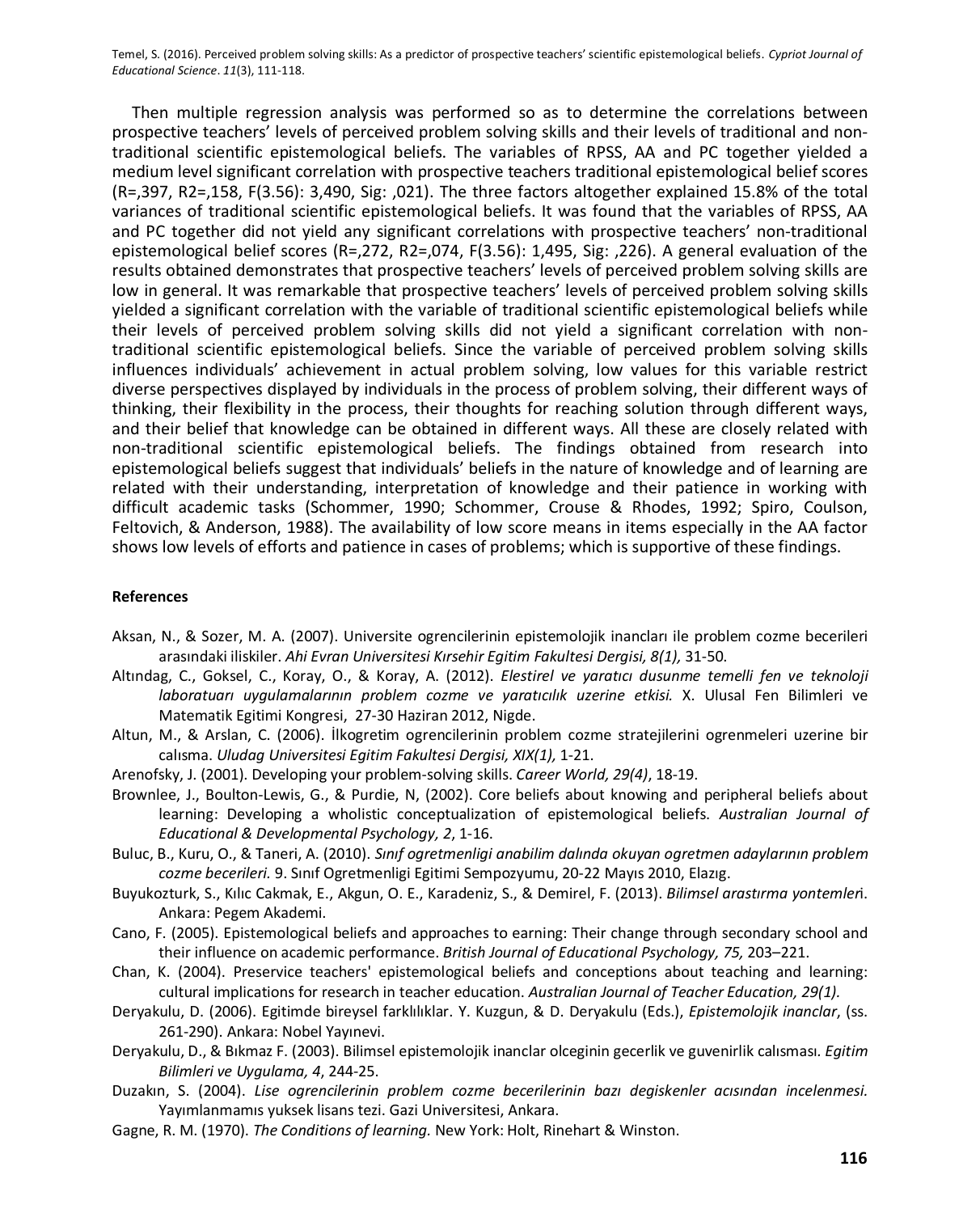Guclu, N. (2003). Lise mudurlerinin problem cozme becerileri. *Milli Egitim Dergisi, 160*.

- Heppner, P. P. (1982). Personal problem solving: A descriptive study of individual differences. *Journal of* Counseling Psychology, 29(6), 580-590.
- Heppner. P. P., & Petersen, C. H. (1982). The development and implications of a personal problem solving inventory. Journal of Counseling Psychology, 29(1), 66-75.
- Hofer, B. K., & Pintrich, P. R. (1997). The development of epistemological theories: Beliefs about knowledge and knowing and their relation to learning. Review of Educational Research, 67(1), 88-140.
- İnel, D., Evrekli, E., & Turkmen, L. (2011). Sinif ogretmeni adaylarının problem cozme becerilerinin arastırılması. Pamukkale Universitesi Egitim Fakultesi Dergisi, 29(1), 167-178.
- Karasar, N. (2014). Bilimsel arastırma yontemi: Kavramlar, ilkeler, teknikler (26th ed.). Ankara: Nobel Publishing.
- *MEB. (2013). İlkogretim kurumları (ilkokullar ve ortaokullar) fen bilimleri dersi (3, 4, 5, 6, 7 ve 8. sınıflar) ogretim* programı. Ankara: MEB Yayınevi.
- Kitchener, K. S. (1986). The reflective judgment model: Characteristics, evidence, and measurement. In R. A. Mines, & K. S. Kitchener (Eds.), *Adult cognitive development: Methods and models* (pp. 76-91). New York: Praeger.
- Liang, J. C., & Tsai, C. C. (2010). Relational analysis of college science-major students' epistemological beliefs towards science and conceptions of learning science. *International Journal of Science Education*, 32(7), 2273-2289.
- Otacioglu, S. G. (2008). Prospective teachers' problem solving skills and self-confidence levels. *Educational Sciences: Theory & Practice, 8(3), 915-923.*
- Paulsen, M. B., & Feldman, K. A. (1999). Student motivation and epistemological beliefs. New Directions for Teaching and Learning, 78, 17-25.
- Paulsen, M. B., & Feldman, K. A. (2005). The conditional and interaction of epistemological beliefs on the selfregulated learning of college student: Motivational strategies. Research in Higher Education, 46(7),731-768.
- Phan, H. P. (2008). Predicting change in epistemological beliefs, reflective thinking and learning styles: A longitudinal study. British Journal of Educational Psychology, 78, 75-93.
- Polat, R. H., & Tumkaya, S. (2010). An investigation of the students of primary school problem solving abilities depending on need for cognition. *Elementary Education Online*, 9(1), 346–360.
- Pomeroy D. (1993). Implications of teachers'beliefs about the nature of science: comparison of the beliefs of scientists, secondary science teachers, and elementary teachers. Science Education, 77(3), 261-278.
- Savasır, İ., & Sahin. N. H. (1997). Bilissel-davranıscı terapilerde degerlendirme: sık kullanılan olcekler. Ankara: Turk Psikologlar Dernegi Yayınları.
- Schoenfeld, A. (1988). When good teaching leads to bad results: The disasters of "well taught" mathematics classes. Educational Psychologist, 23, 145-166.
- Schommer, M. (1990). Effects of beliefs about the nature of knowledge on comprehension. Journal of *Educational Psychology, 82(3), 498-504.*
- Schommer, M., Crouse, A., & Rhodes, N. (1992). Epistemological beliefs and mathematical text comprehension: Believing it is simple does not make it so. Journal of Educational Psychology, 84, 435-443.
- Schommer-Aikins, M., & Hutter, R. (2002). Epistemological beliefs and thinking about everyday controversial issues. The Journal of Psychology, 136(1), 5-20.
- Spiro, R. J., Coulson, R. L., Feltovich, P. J., & Anderson, D. K. (1988). Cognitive flexibility theory: Advanced knowledge acquisition in ill-structured domains. In V. Patel, & G. Groen (Ed.), Tenth annual conference of *the cognitive science society* (pp. 375-383). Hillsdale, N. J.: Erlbaum.
- Spiro, R., Vispoel, W., Schmitz, J., Samarapungavan, A., & Boerger, A. (1987). Knowledge aquisition for application: cognitive flexibility and transfer in complex content domains. In B. Britton, & C. Glynn (Ed.). *Executive control in processes in reading* (pp. 177-199). New Jersey: Lawrence Erlbaum Associates.
- Sen, S., Yılmaz, A., & Yurdugul, H. (2014). An evaluation of the pattern between students' motivation, learning strategies and their epistemological beliefs: The mediator role of motivation. Science Education *International, 24(3), 312-331.*
- Taylan, S. (1990). Heppner'in problem cozme envanterinin uyarlama, quvenirlik ve gecerlik calısmaları. *Yayınlanmamıs yuksek lisans tezi, Ankara Universitesi, Ankara.*